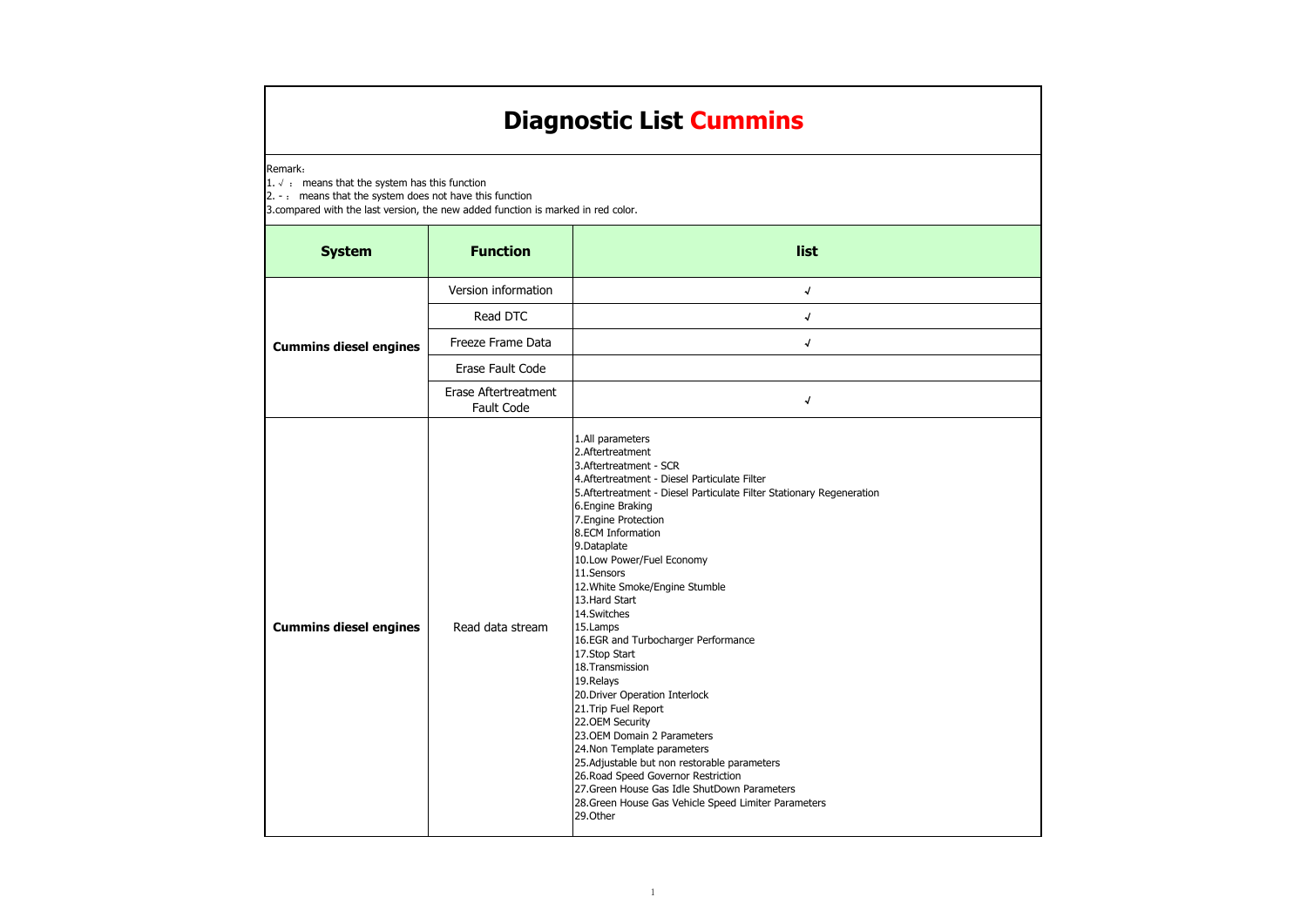#### Remark:

1.  $√$  : means that the system has this function

2. - : means that the system does not have this function

| <b>System</b>                 | <b>Function</b>       | list                                                                                                                                                                                                                                                                                                                                                                                                                                                                                                                                                                                                                                                                                                                                                                                                                                                                                                                                                                                                                                                                                                                                                                                                                                                                                                                                                                                                                                                                                                                                                                                                                                     |
|-------------------------------|-----------------------|------------------------------------------------------------------------------------------------------------------------------------------------------------------------------------------------------------------------------------------------------------------------------------------------------------------------------------------------------------------------------------------------------------------------------------------------------------------------------------------------------------------------------------------------------------------------------------------------------------------------------------------------------------------------------------------------------------------------------------------------------------------------------------------------------------------------------------------------------------------------------------------------------------------------------------------------------------------------------------------------------------------------------------------------------------------------------------------------------------------------------------------------------------------------------------------------------------------------------------------------------------------------------------------------------------------------------------------------------------------------------------------------------------------------------------------------------------------------------------------------------------------------------------------------------------------------------------------------------------------------------------------|
| <b>Cummins diesel engines</b> | <b>Actuation test</b> | 1. Aftertreatment Current Based Particulate Matter Sensor Regeneration Test<br>2. Aftertreatment Diesel Exhaust Fluid Pump Heater Test<br>3. Aftertreatment Diesel Exhaust Fluid System Leak Test<br>4.Aftertreatment Diesel Particulate Filter Regeneration<br>5. Aftertreatment High NOx Reset<br>6. Aftertreatment SCR Catalyst Desulphurization<br>7. Aftertreatment SCR Catalyst Health Management<br>8.Aftertreatment SCR Performance Test<br>9. Aftertreatment Shutoff Valve and Injector Override Test<br>10. Aftertreatment Temperature Sensor Test<br>11.Agility Fuel Level Override Test<br>12. Agility Solenoid Actuator Test<br>13. Centinel Operational Test<br>14. Cylinder Cutout Test<br>15. Diesel Exhaust Fluid Doser Pump Air Solenoid Click Test<br>16. Diesel Exhaust Fluid Doser Pump Override Test<br>17. Diesel Exhaust Fluid Doser System Heater Test<br>18. Dual Fan Clutch Test<br>19.EFC Actuator Override Test<br>20.EGR Valve Test<br>21. Electric Fuel Lift Pump Override Test<br>22. Engine Protection Witness Test<br>23. Engine Priming Pump Test<br>24. Engine State Monitor<br>25.Fan Override Test<br>26.Fast Idle Warmup Test<br>27. Fuel Injector Performance Test<br>28. Fuel System Leakage Test<br>29. Gas Throttle Control Test<br>30. Heated Oxygen Sensor Test<br>31. Injector Check Valve Diagnostics Test<br>32.Intake Air Heater Override<br>33. Power Generation Tuning Test<br>34.SAE J1939 Datalink Control Test<br>35. Setup for Dynamometer<br>36. Starter Lockout Relay Driver Override Test<br>37.VGT Electronic Actuator Installation and Calibration<br>38.VGT Hysteresis Test |

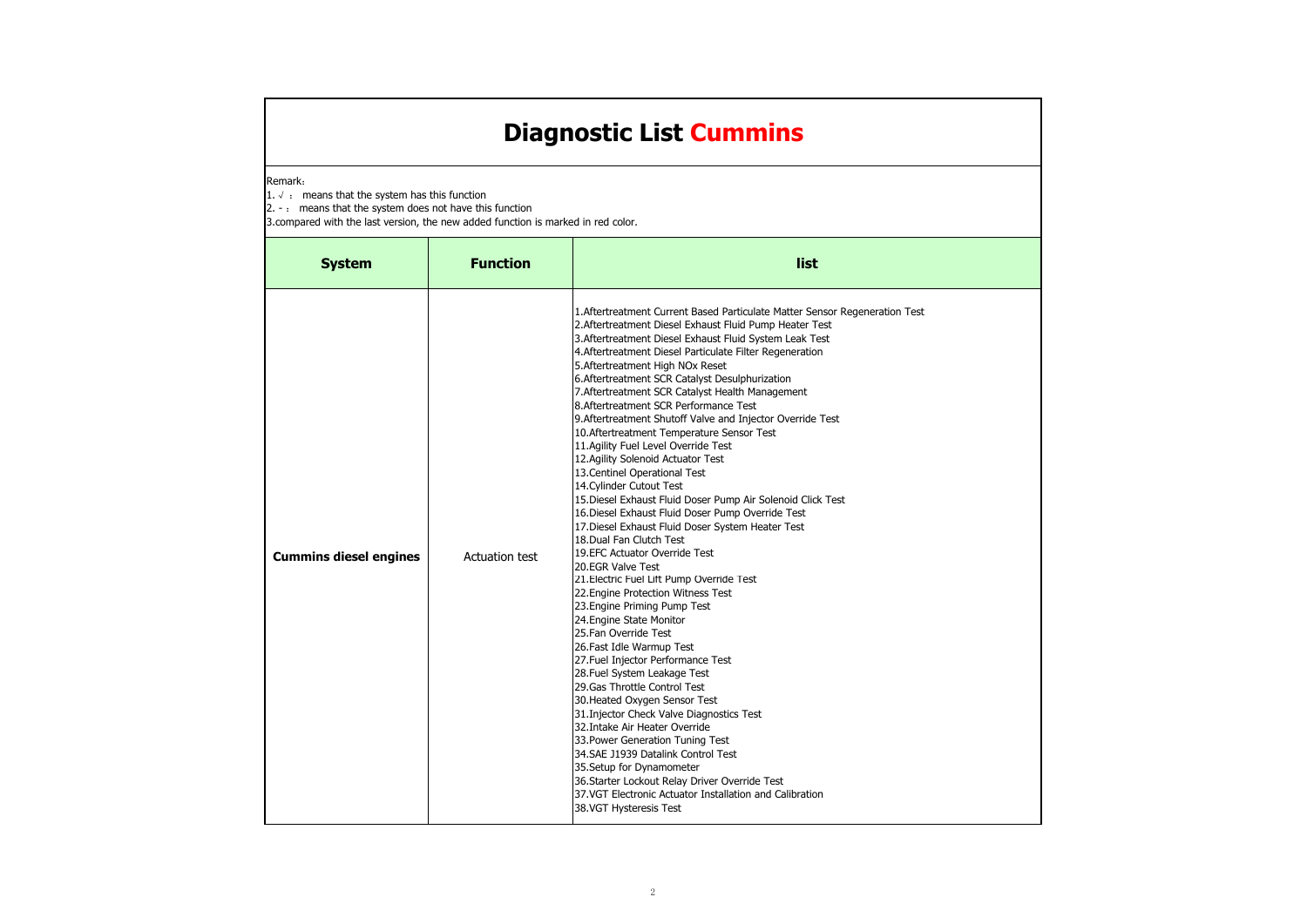Remark:

1.  $√$  : means that the system has this function

2. - : means that the system does not have this function

| <b>System</b>                 | <b>Function</b>                | list                                                                                                                                                                                                                                                                                                                                                                                                                                                                                                                                                                                                                                                 |
|-------------------------------|--------------------------------|------------------------------------------------------------------------------------------------------------------------------------------------------------------------------------------------------------------------------------------------------------------------------------------------------------------------------------------------------------------------------------------------------------------------------------------------------------------------------------------------------------------------------------------------------------------------------------------------------------------------------------------------------|
| <b>Cummins diesel engines</b> | Trip Information               | 1.All Trips(Cumulative)<br>2. Trip Since Last Reset<br>3. Trip Since Last Reset Drive(Vehicle Speed > 0)<br>4. Trip Information Reset                                                                                                                                                                                                                                                                                                                                                                                                                                                                                                                |
| <b>Cummins diesel engines</b> | <b>Features and Parameters</b> | 1.System ID and Dataplate<br>2.Accelerator Interlock<br>3. Accelerator Options<br>4. Adjustable Low Idle Speed<br>5.AEM Trend Log<br>6.Aftertreatment<br>7. Aftertreatment Diesel Particulate Filter Regeneration Inhibit Lamp<br>8.Air Conditioner Control<br>9.Air Conditioner Switch<br>10.Air Shut Off Valve<br>11. Alternate Torque<br>12. Alternator Failure Warning<br>13.Anti-Lock Brake (ABS) Controller<br>14.Automatic Boost Power<br>15. Auxiliary Governor Control<br>16. Battery Power Required Lamp<br>17. Boost Power<br>18. Broadcasted Percent Power<br>19. Centinel Oil System<br>20. Charge Air Cooler Outlet Temperature Sensor |

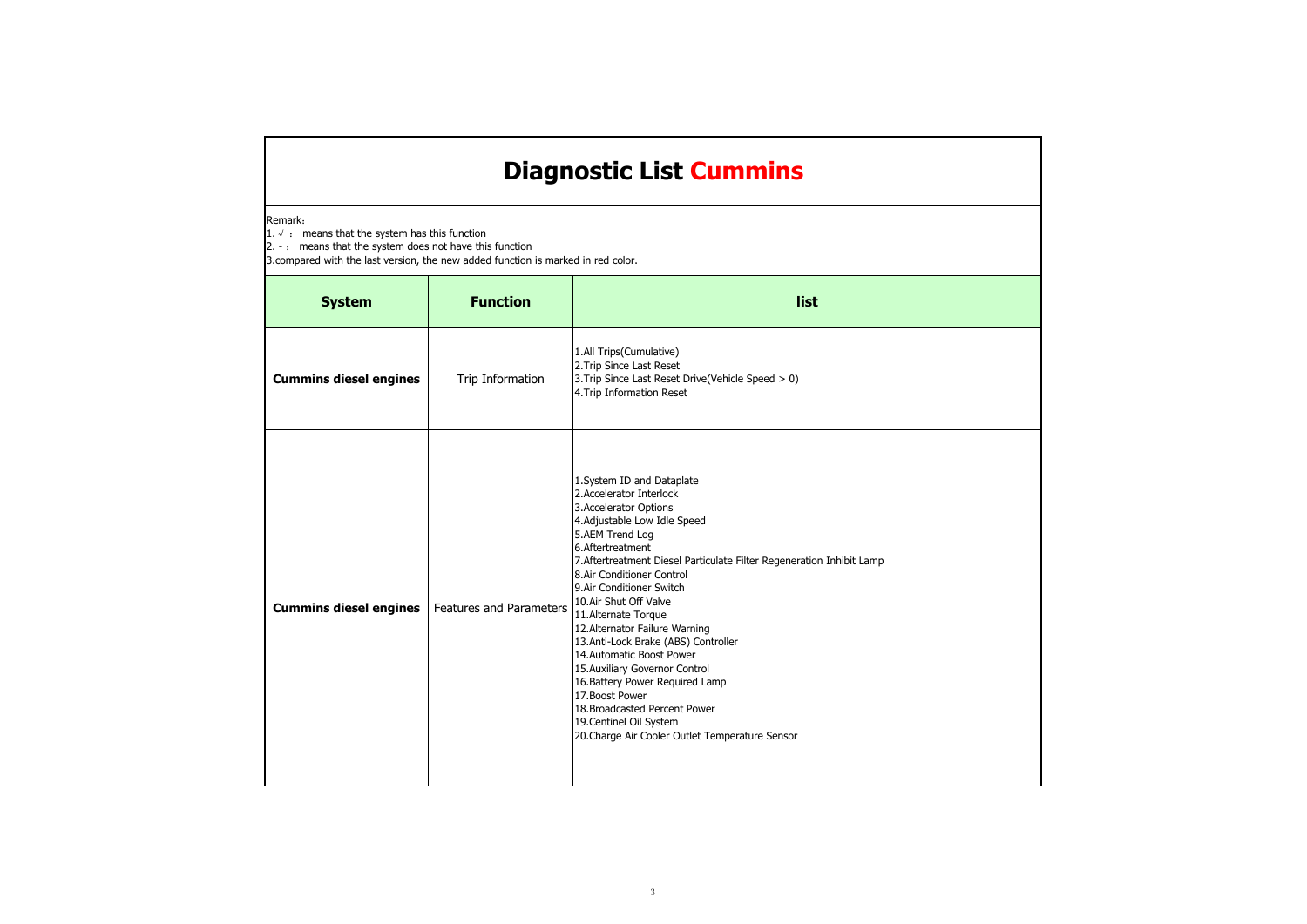Remark:

1.  $√$  : means that the system has this function

2. - : means that the system does not have this function

| <b>System</b> | <b>Function</b>                                         | list                                                                                                                                                                                                                                                                                                                                                                                                                                                                                                                                                                                                                                                                                                                                                                                                                                                                                                                                                                                                                                                                                                                                                                                                                                                                                                                                                                          |
|---------------|---------------------------------------------------------|-------------------------------------------------------------------------------------------------------------------------------------------------------------------------------------------------------------------------------------------------------------------------------------------------------------------------------------------------------------------------------------------------------------------------------------------------------------------------------------------------------------------------------------------------------------------------------------------------------------------------------------------------------------------------------------------------------------------------------------------------------------------------------------------------------------------------------------------------------------------------------------------------------------------------------------------------------------------------------------------------------------------------------------------------------------------------------------------------------------------------------------------------------------------------------------------------------------------------------------------------------------------------------------------------------------------------------------------------------------------------------|
|               | <b>Cummins diesel engines</b>   Features and Parameters | 21. Clutch Pedal Position Switch<br>22. Clutch Protection<br>23. Cold Idle Warmup<br>24. Constrained Operation<br>25. Compressor Intake Density Torque Derate<br>26. Crankcase Ventilation Heater<br>27. Cruise Control<br>28. Cruise Control and Engine Brake Interaction<br>29. Customer Constrained Operation<br>30. Cyclical Load Acceptance Gain Adjust<br>31. Dedicated Fault Lamps<br>32. Dedicated Pulse Width Modulation Output<br>33. Driver Reward<br>34.Dual Fan Clutch Control<br>35. Dual Outputs Based On Sensed Parameters<br>36. Electric Fuel Lift Pump<br>37. Electrical System Voltage<br>38. Engine Brake Control<br>39. Engine Coolant Level Sensor<br>40. Engine Coolant Level Sensor 2<br>41. Engine Oil Level<br>42. Engine Oil Pressure Sensor<br>43. Engine Overload Protection<br>44. Engine Protection<br>45. Engine Rebuild Run Time<br>46. Engine Speed Cruise Control<br>47. Engine Start Stop Permit<br>48. Engine Warmup Protection<br>49. Enhanced Auxiliary Shutdown Switch<br>50. Ether Injection Enable<br>51.Fan Control<br>52. Fan Control Trim Extension<br>53. Fault Acknowledge Switch Enable<br>54. Fast Idle Warmup<br>55. Final Inducement Restart<br>56. Frequency Accelerator Pedal or Lever<br>57. Fuel Filter Restriction Indicator Switch<br>58. Fuel Grade Enable<br>59. Fuel Level Sensor 2<br>60. Fuel Usage Adjustment |

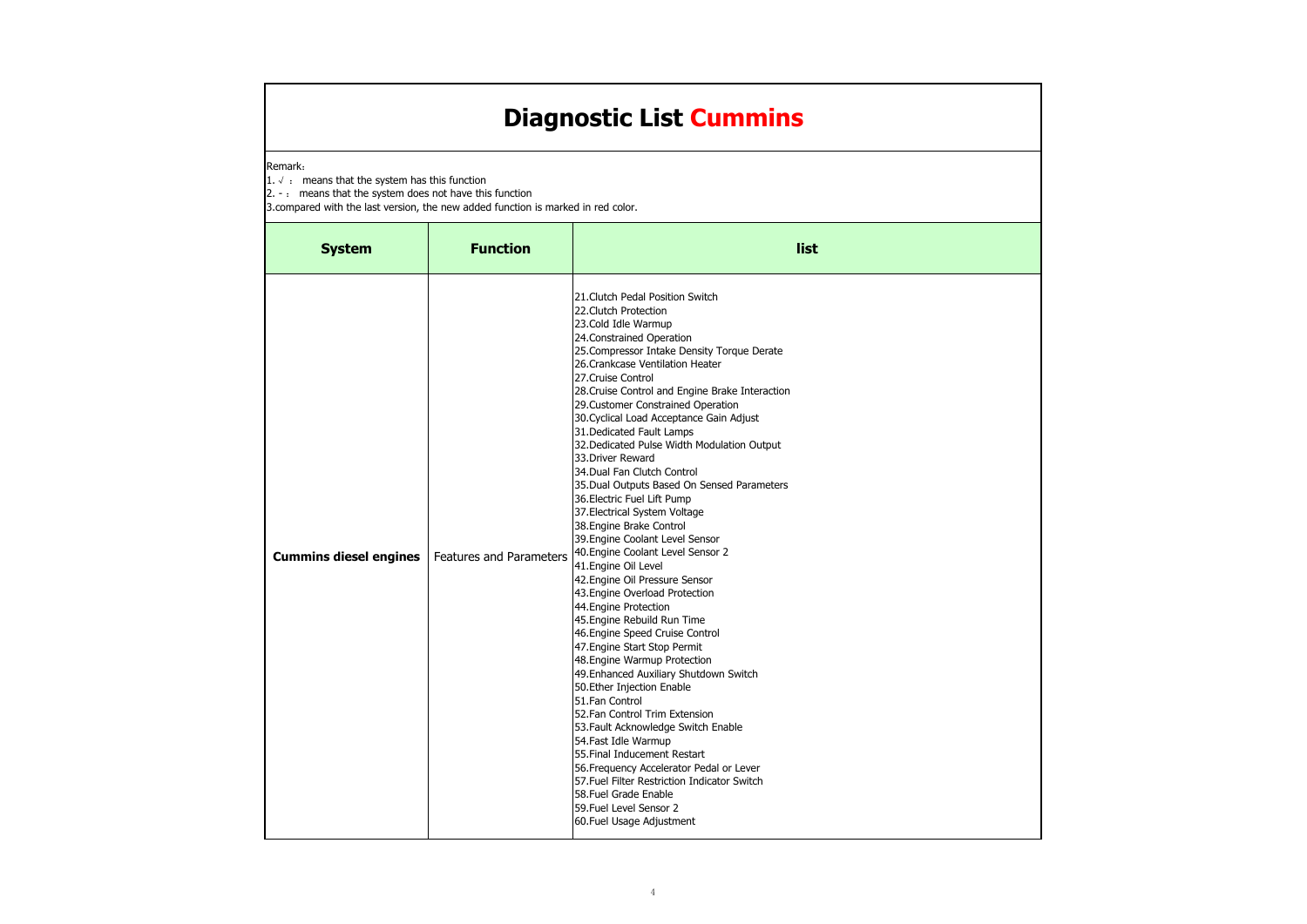Remark:

1.  $√$  : means that the system has this function

2. - : means that the system does not have this function

| <b>System</b>                 | <b>Function</b> | list                                                                                                                                                                                                                                                                                                                                                                                                                                                                                                                                                                                                                                                                                                                                                                                                                                                                                                                                                                                                                                                                                                                                                                                                                                                    |
|-------------------------------|-----------------|---------------------------------------------------------------------------------------------------------------------------------------------------------------------------------------------------------------------------------------------------------------------------------------------------------------------------------------------------------------------------------------------------------------------------------------------------------------------------------------------------------------------------------------------------------------------------------------------------------------------------------------------------------------------------------------------------------------------------------------------------------------------------------------------------------------------------------------------------------------------------------------------------------------------------------------------------------------------------------------------------------------------------------------------------------------------------------------------------------------------------------------------------------------------------------------------------------------------------------------------------------|
| <b>Cummins diesel engines</b> |                 | 61.Gear Down Protection<br>62. Governor Type<br>63. High NOx Reset<br>64. High Pressure Common Rail Injector Setup Enable<br>65. High Soot Load Shutdown<br>66. High Sulphur Protection Inhibit<br>67.Idle Rampdown<br>68.Idle Shutdown<br>69.Immobilizer<br>70.Inducement Override Switch<br>71.Intake Air Heater<br>72. Intermediate Speed Control<br>73.J1939 Controls<br>74. Load Based Acceleration Control<br>75. Load Based Speed Control<br>76. Load Based Speed Control - Enhanced<br>77. Maintenance Monitor<br>78. Multi Function Switch Enable<br>79. Multiple Unit Synchronization<br>80. OEM Ambient Air Temperature Sensor<br>Features and Parameters  81.0EM Auxiliary Pressure Sensor Fault Threshold<br>82.OEM Auxiliary Switch Input<br>83. OEM Auxiliary Temperature 2<br>84.OEM Simple Lockout<br>85.0EM Switch 1<br>86.OEM Switch 2<br>87.OEM Switch 3<br>88.0EM Switch 4<br>89.0EM Switch 5<br>90.Oil Level Electronic Dipstick<br>91.Oil Level Sensor Enhanced<br>92. Parking Brake Switch<br>93. Powertrain Protection<br>94. Primary Accelerator Pedal Or Lever<br>95.PTO<br>96. Rated Overspeed Protection<br>97. Rated Speed Adjust<br>98. Remote Accelerator Pedal or Lever<br>99.Remote Start<br>100. Road Speed Governor |

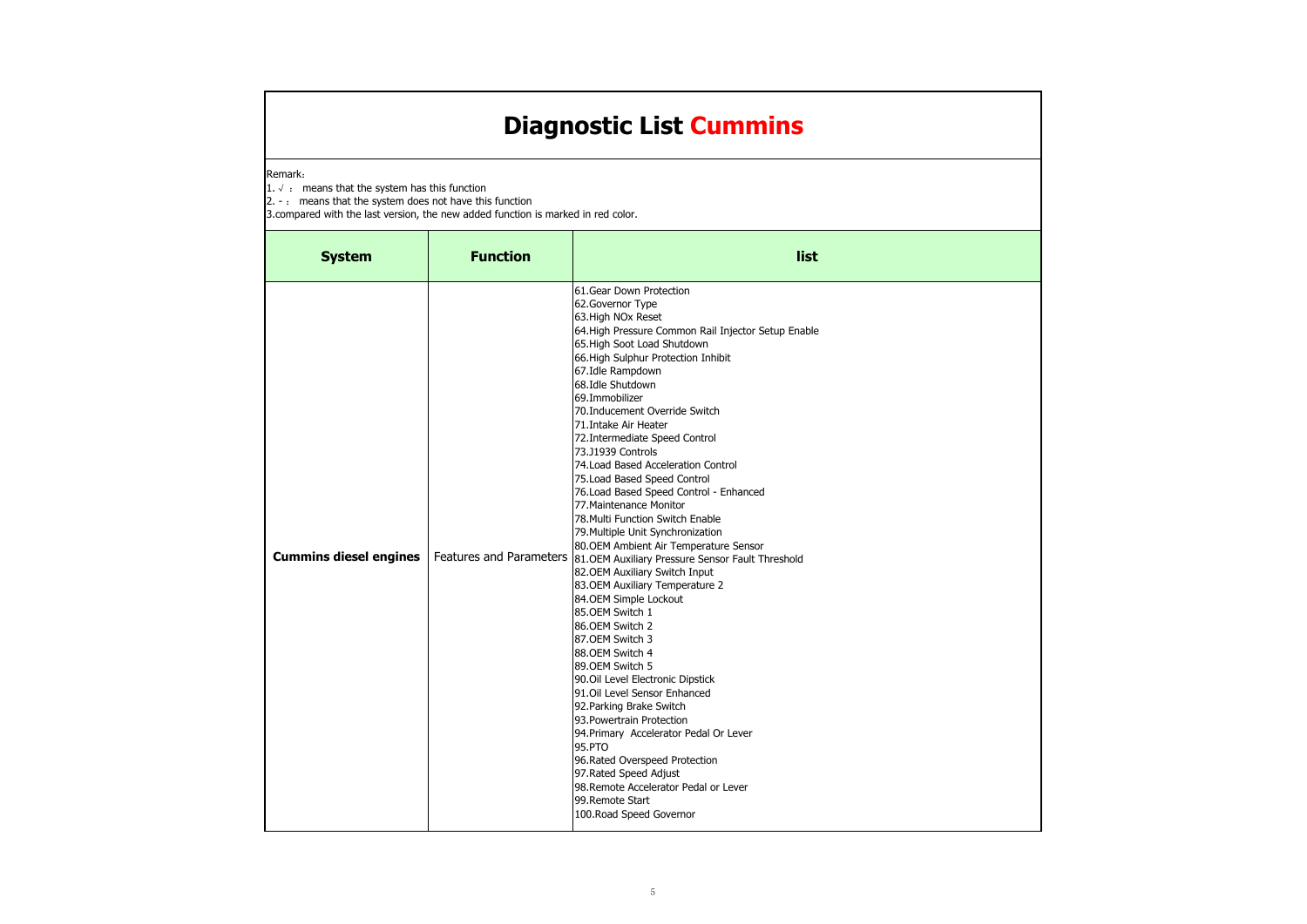#### Remark:

1.  $√$  : means that the system has this function

2. - : means that the system does not have this function

| <b>System</b>                 | <b>Function</b>                | list                                                                                                                                                                                                                                                                                                                                                                                                                                                                                                                                                                                                                                                                                                                                                                                                                                                                                   |
|-------------------------------|--------------------------------|----------------------------------------------------------------------------------------------------------------------------------------------------------------------------------------------------------------------------------------------------------------------------------------------------------------------------------------------------------------------------------------------------------------------------------------------------------------------------------------------------------------------------------------------------------------------------------------------------------------------------------------------------------------------------------------------------------------------------------------------------------------------------------------------------------------------------------------------------------------------------------------|
| <b>Cummins diesel engines</b> | <b>Features and Parameters</b> | 101.RS422 Communication<br>102.SAE J1939 Multiplexing<br>103.Service Brake Switch<br>104. Service Brake Validation Switch<br>105.Single Bank Cutout<br>106.Smart Torque 2<br>107.Starter Lockout<br>108. Starter Control<br>109. Sudden Deceleration Event Settings<br>110. Switched Alternate Low Idle Speed<br>111.Switched Droop<br>112. Switched Maximum Engine Operating Speed<br>113. Tire Wear Adjustment<br>114. Transmission Accelerator Interlock<br>115. Transmission Setup<br>116. Trip Information<br>117. User Adjustable Fuel Economy<br>118. Variable Rate Vehicle Acceleration Management<br>119. Vehicle Acceleration Management<br>120. Vehicle Speed Based Device Driver A<br>121. Vehicle Speed Based Driver B<br>122. Vehicle Speed Sensor Anti-Tampering<br>123. Vehicle Speed Source<br>124. Water In Fuel Sensor<br>125. Aftertreatment Ash Adjustment Factor |